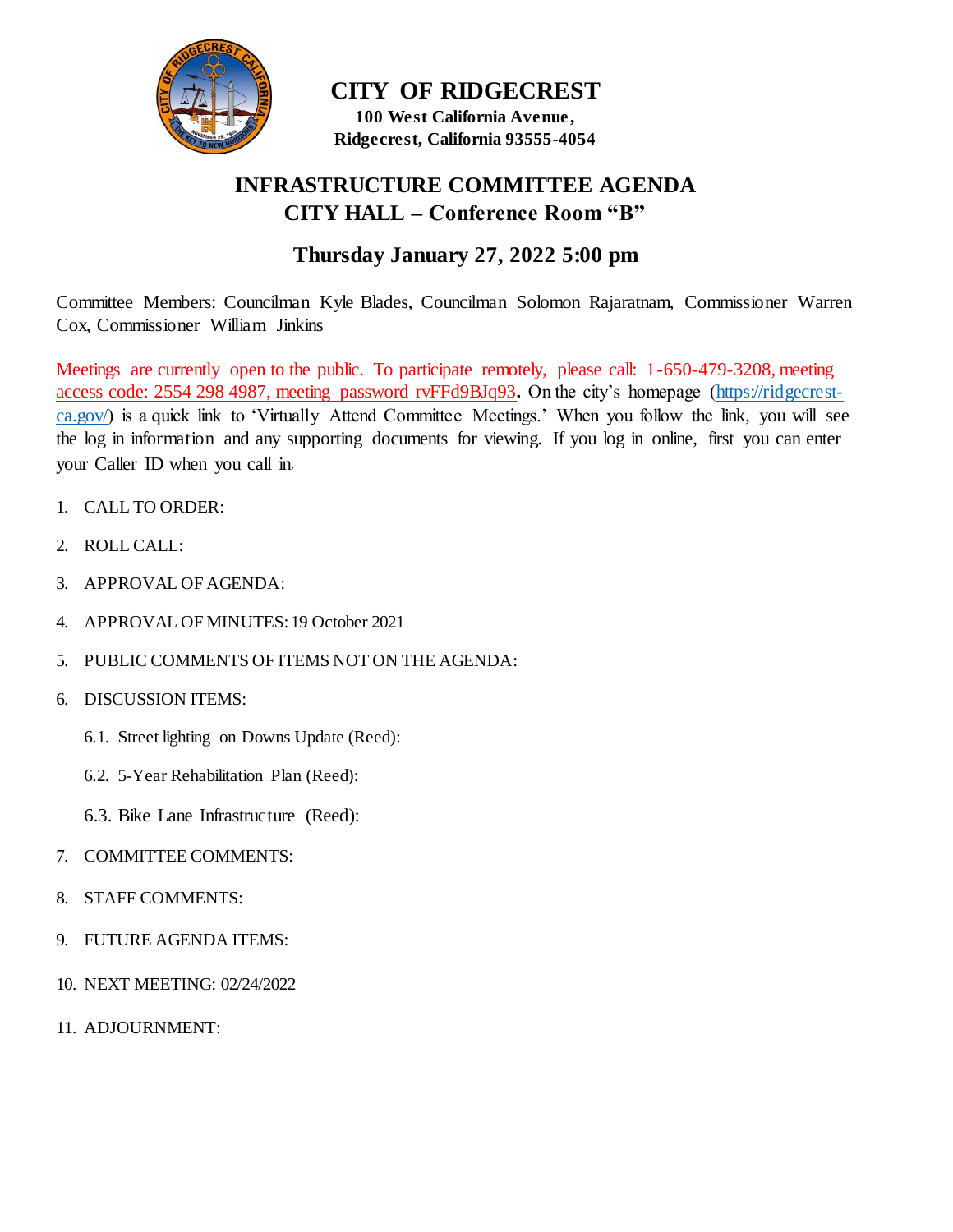

## **CITY OF RIDGECREST 100 West California Avenue ,**

**Ridgecrest, California 93555-4054**

# **INFRASTRUCTURE COMMITTEE MINUTES -***SPECIAL*  **CITY HALL – Conference Room "B"**

# **Tuesday October 19, 2021 5:00 pm**

Committee Members: Councilman Kyle Blades, Councilman Solomon Rajaratnam, Commissioner Warren Cox, Commissioner William Jinkins

Meetings are currently open to the public. To participate remotely, please call: 1-650-479-3208, meeting access code: 2554 298 4987, meeting password rvFFd9BJq93. On the city's homepage [\(https://ridgecrest-ca.gov/](https://ridgecrest-ca.gov/)) is a quick link to 'Virtually Attend Committee Meetings.' When you follow the link, you will see the log in information and any supporting documents for viewing. If you log in online, first you can enter your Caller ID when you call in.

- 1. CALL TO ORDER *@ 1704*
- 2. ROLL CALL *Present: Councilman Kyle Blades, Councilman Solomon Rajaratnam, Commissioner Warren Cox, Commissioner William Jinkins*
- 3. APPROVAL OF AGENDA *So moved Commissioner Warren Cox, Seconded Councilman Solomon Rajaratnam*
- 4. APPROVAL OF MINUTES: 23 September 2021 *So moved Commissioner Warren Cox, Seconded Councilman Solomon Rajaratnam*
- 5. PUBLIC COMMENTS OF ITEMS NOT ON THE AGENDA *No Comment*
- 6. DISCUSSION ITEMS
	- 6.1.SCE Option E Update- Reed *Option "E" work will begin late October early November. Work will start south and move North through the City. Completion should be November 15, 2021. Sasco provided a map of the workflow (see backup documentation).*
	- 6.2.Street lighting on Downs Update Reed/ Culp *Reach out to Willdan to receive "as built" shows how it was actually built. Plans are in review and the project is "moving in the right direction"- T. Reed.*
	- 6.3.Patching/ Paving Standards- Reed

*Full ordinance for trench cut cost 14:60-14:67. Cox- How long are contractors responsible for their patchwork? Reed- Best practice is a 1-year warranty on your work, Green book and CalTrans standards state the same. Planning commission to possibly go around and check the streets for potholes/ imperfections so that we can stay on top for the 1-year warranty.*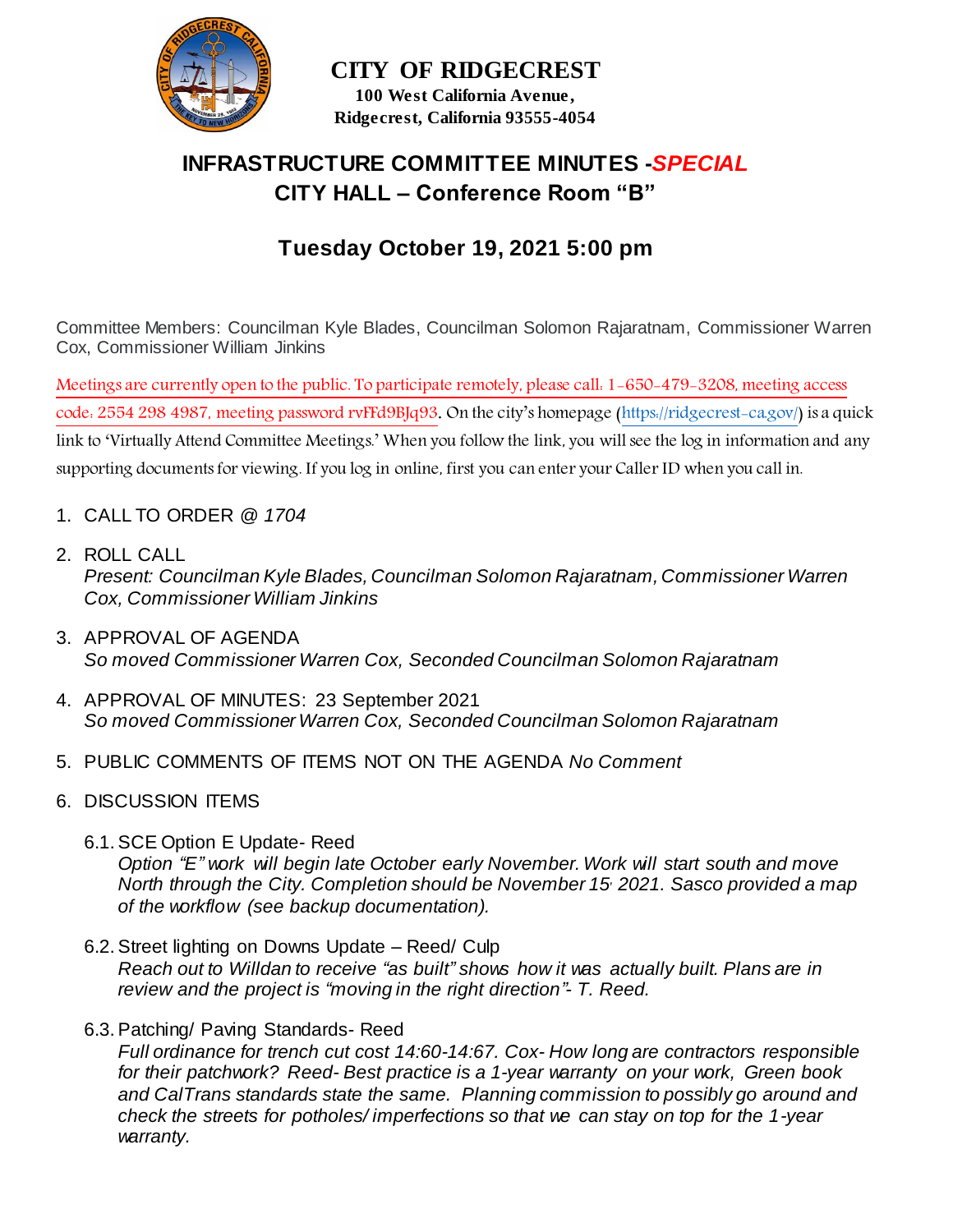6.4. Lighting for Pearson Park Update- Reed

*Nerissa received a cost estimate for lighting in Pearson Park (see backup documentation). Committee suggested that each FY we add a placeholder in the budget for adding lights to parks.* 

7. COMMITTEE COMMENTS *No Comment*

### 8. STAFF COMMENTS

*T. Reed gave Committee an update on the 2021 measure V Paving project: Perdew finished Alene- Wayne to be completed within the next week.*

#### 9. FUTURE AGENDA ITEMS

*5 Year street rehabilitation plan – Committee comments* 

- 10.Next meeting: 11/25/2021 *Cancelled*
- 11.ADJOURNMENT *@ 1824*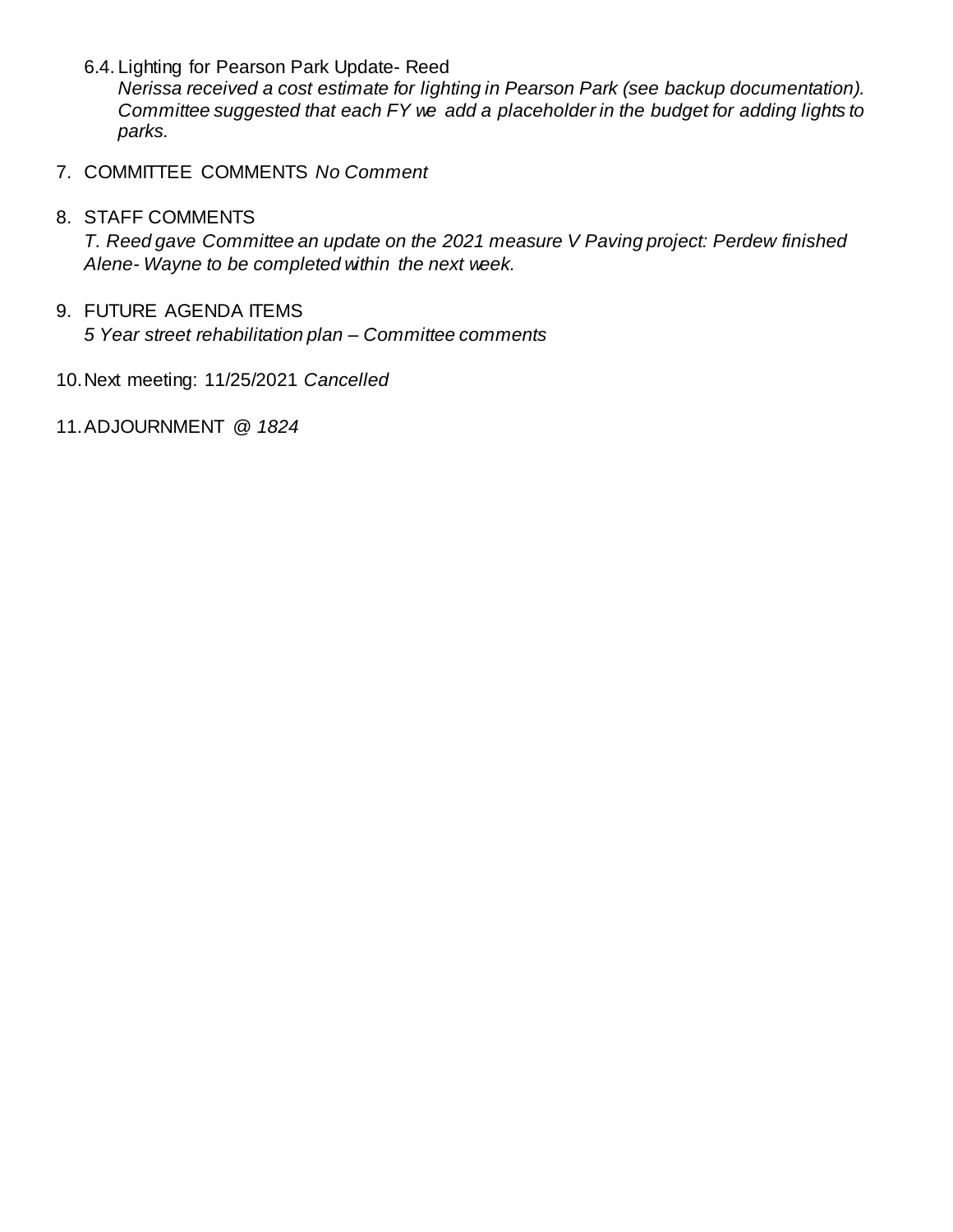### **IV. LIST OF PROJECTS**

It is assumed that after going through the RFQ process the consultant has background information and knowledge of the streets in Ridgecrest. The consultant along with staff will prepare a strategy for the preparation of the plans and specifications for the following projects:

| <b>Street Name</b>   | <b>From</b>      | To                           | lin. ft |
|----------------------|------------------|------------------------------|---------|
| Reeves Ave. (See *   |                  |                              |         |
| design requirements) | Wayne St         | China Lake Blvd.             | 1,269   |
| Reeves Ave.          | Norma St.        | Wayne St.                    | 1,269   |
|                      |                  | 845 ft. W. of Norma St.      |         |
|                      |                  | (between Sierra View St. and |         |
| Reeves Ave.          | Norma St.        | Norma St.)                   | 845     |
|                      |                  |                              |         |
| Fair View St.        | Felspar Ave.     | Drummond Ave.                | 1,269   |
| Atkins Ave.          | Gordon St.       | Sierra View St.              | 664     |
| Graaf Ave. *         | China Lake Blvd. | Alene St.                    | 480     |
|                      |                  | Wayne Ave. (pave 6' wide     |         |
| Graaf Ave.           | Alene St.        | strip)                       | 815     |
| Peg St.              | Felspar Ave      | Vera Ave.                    | 3,180   |
| Sierra Vista St.     | End of pavement  | Argus Ave.                   | 862     |
| Vera Ave.            | Sierra Vista St. | Norma St.                    | 591     |
| Reeves Ave.          | Mahan St.        | Inyo St.                     | 1,267   |
| Perdew Ave.          | Sierra View St.  | E. side of cul-de-sac        | 575     |
| Wasp Ave.            | Downs St.        | Allen St.                    | 2,127   |
| Coral Ave.           | Downs St.        | Allen St.                    | 2,127   |
| Wildrose Ave.        | Sierra View St.  | Allen St.                    | 861     |
| Alvord St.           | Ridgecrest Blvd. | Argus Ave.                   | 1,320   |
| Warner St.           | Ridgecrest Blvd. | Church Ave.                  | 1,116   |

**1. Measure V Hot Mix Asphalt Street Design Projects**

**2. Measure V Chip Seal Street Design Projects**

| <b>Street Name</b> | From                 | <b>To</b>                     | lin. ft |
|--------------------|----------------------|-------------------------------|---------|
| China Lake Blvd.   | Springer to          | 1000' S/College Heights Blvd. | 5910    |
| Mahan St.          | Bowman St.           | Upjohn Ave.                   | 2571    |
| Mahan St.          | Upjohn Ave.          | Ridgecrest Blvd.              | 2641    |
| College Heights    |                      |                               |         |
| Blvd.              | China Lake Blvd      | Dolphin Ave.                  | 1837    |
| College Heights    |                      |                               |         |
| Blvd.              | Dolphin Ave.         | Franklin Ave.                 | 1330    |
| College Heights    |                      |                               |         |
| Blvd.              | Franklin Ave.        | Kendall Ave.                  | 3950    |
| Franklin Ave.      | College Height Blvd. | Call De Casa                  | 664     |
| Franklin Ave.      | Call De Casa         | West End of Pavement          | 484     |

\* Caltrans encroachment permit required